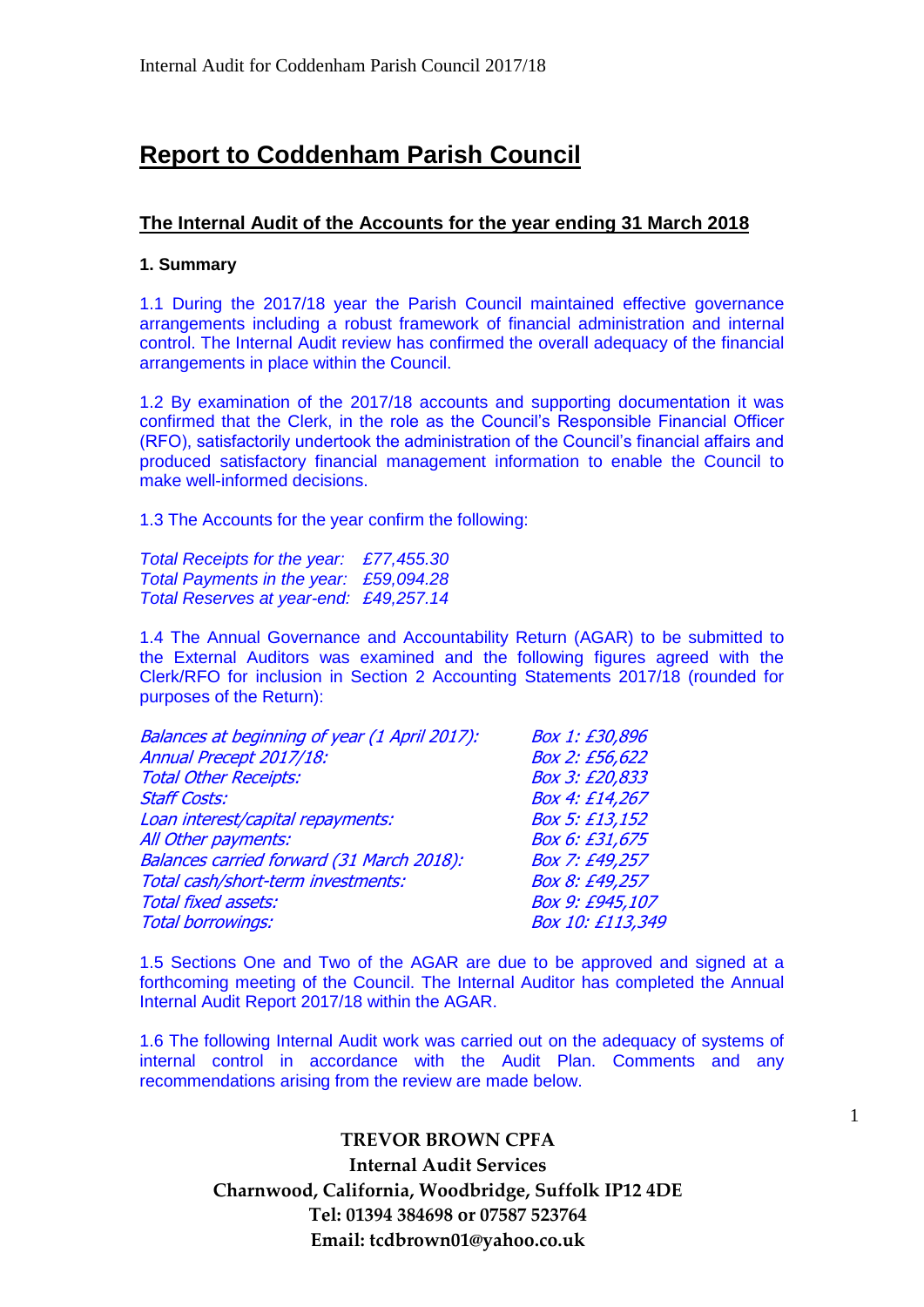#### **2. Proper book-keeping** *(examination of entries in the Cash Book, regular reconciliation of books and bank statements and supporting vouchers, invoices and receipts)*

2.1 The Payments List and the Receipts List (acting as the Cashbook in the year of account) are well referenced and provide a good audit trail to the Bank Statements and the financial information prepared by the Clerk.

2.2 The Payments List displays an overall total of £59,094.28 and the Receipts List a total of £77,455.30; both were correctly included in the Bank Reconciliation as at 31 March 2018. VAT inputs and outputs are tracked and identified within the Lists.

2.3 A sample of transactions within the Payments List was closely examined; all was found to be in order, with supporting vouchers/invoices in place.

2.4 There was no record of any payments being made under the Local Government Act 1972 Section 137 in the year of account.

2.5 The Receipts List is well referenced; a sample of transactions was examined to verify that the details listed provided an adequate audit trail back to the End-of-Year Accounts and the Bank Statements.

**3. Financial regulations and Standing Orders** *(examination of Financial Regulations and Standing Orders, Tenders where relevant, appropriate payment controls including acting within the legal framework with reference to Council Minutes. Identifying VAT payments and re-claims. Cheque books, paying in books and other relevant documents)*

3.1 The Council's Standing Orders were reviewed and up-dated by the Council at the meeting held on 14 March 2017 (Minute 501/7 refers). The Standing Orders were amended by the Council at the meetings held on 5 September 2017 (Minute 516/8) and 28 November 2017 (minute 520/7).

3.2 At the Council's meeting on 19 April 2018 the Clerk/RFO reported that the National Association of Local Councils (NALC) had published updated Model Standing Orders (2018) and he recommended the Council should adopt these (as amended to incorporate the changes previously agreed by the Council). The Council agreed to adopt the new Standing Orders as presented to the Council (Minute 531/8 refers).

3.3 Financial Regulations were reviewed and up-dated by the Council at the meeting held on 14 March 2017 (Minute 501/7 refers) to reflect the latest NALC model documents and to include changes in the Public Contracts Regulations. The Regulations were amended by the Council at the meeting held on 27 June 2017 (minute 509/13). At the meeting held on 19 April 2018 the Council agreed to re-adopt the Financial Regulations as presented to the Council (Minute 531/8 refers).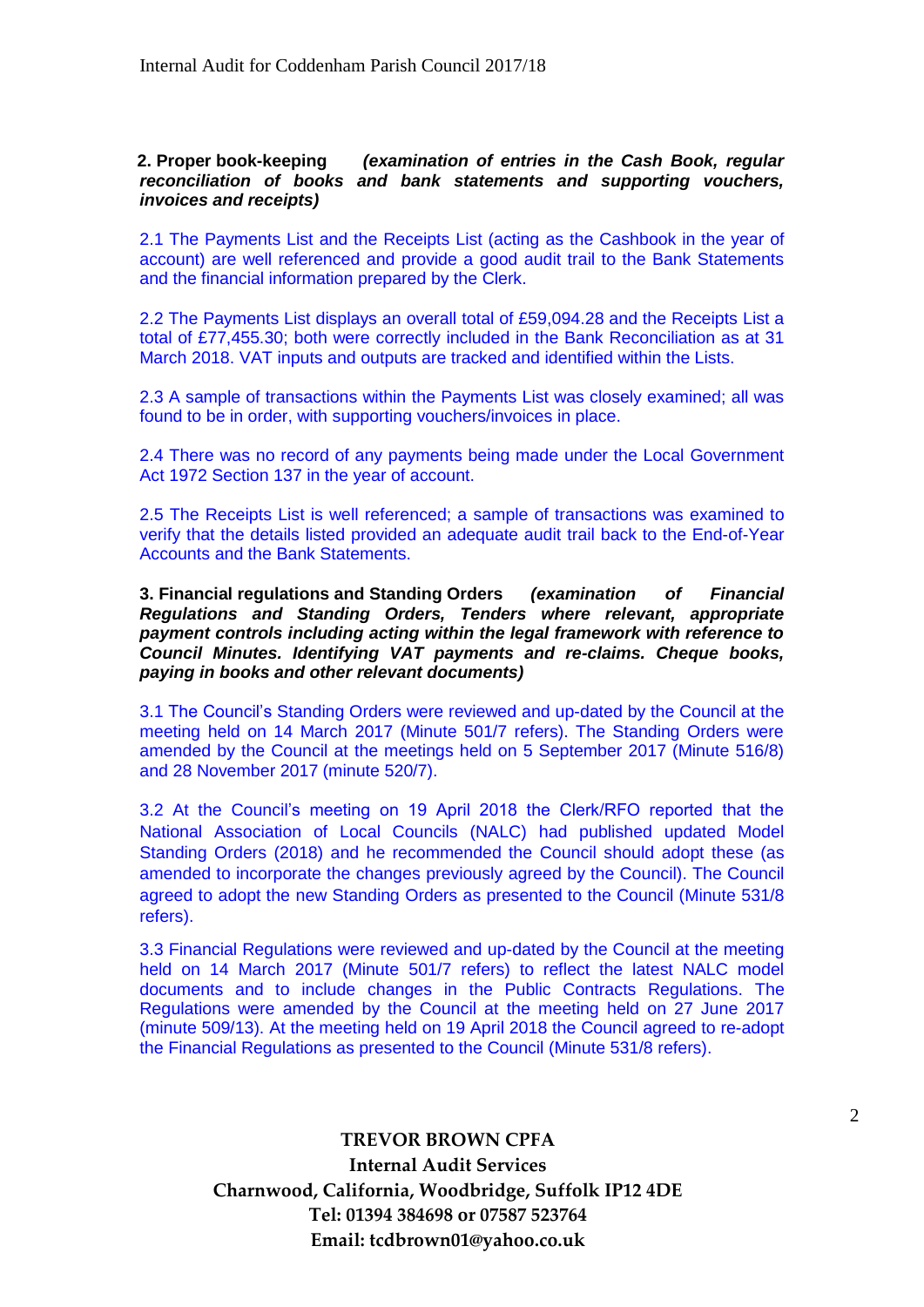3.4 The Council's Minutes are very well presented and provide clear evidence of the decisions taken by the Council in the year.

3.5 The Council is correctly registered with the Information Commissioner's Office (ICO) as a Data Controller for the provision of council services under Data Protection legislation (Registration ZA102540 refers, expiring 28 April 2019).

3.6 The Council adopted the Suffolk Local Code of Conduct at a meeting held on 19 March 2015 (copy on Council's web-site: http://coddenham.onesuffolk.net/).

3.7 VAT Returns were submitted regularly and promptly to HMRC during the year, covering the period 1 January 2017 through to 31 December 2017. A claim for the VAT paid during the period 1 January 2018 to 31 March 2018 was submitted by the Clerk to HMRC on 9 April 2018.

#### **4. Internal Control, Governance & the Management of Risk** *(Review by Council of the effectiveness of internal controls, including risk assessment, and minuted accordingly)*

4.1 The Council reviewed and adopted the Risk Assessment and Management Strategy document at its meeting on 5 September 2017 (Minute 517/12 refers). The document identifies the risks to the Council, the risk level and the internal controls in operation to manage and mitigate the risks identified.

4.2 The Council accordingly complied with the Accounts and Audit Regulations 2015 which require a review by the full Council at least once a year of the effectiveness of the Council's system of internal control, including the arrangements for management of risk, with the review suitably Minuted.

4.3 The annual independent play area inspection was undertaken by Mid Suffolk District Council on 2 August 2017. The Annual Inspection Report for the Recreation Ground Play area was received by the Council at its meeting on 12 October 2017 (Minute 520/8 refers)

4.4 Insurance was in place for the year of audit. The Public Liability cover was £10m. The Fidelity Guarantee cover of £100,000 was in line with the recommended guidelines of year end balances plus 50% of the precept/grants.

#### **5. Budgetary controls** *(Verification of the budgetary process with reference to Council Minutes and supporting documents)*

Precept 2017/18: £56,622 (Council meeting on 15 December 2016, Minute 490/6).

Precept 2018/19: £29,342 (Council meeting on 30 January 2018, Minute 526/3).

5.1 Comprehensive budgetary procedures are in place. The precept decisions and amounts have been clearly Minuted. The Clerk ensures that the Council is aware of responsibilities, commitments, forward planning and the need for adequate reserves.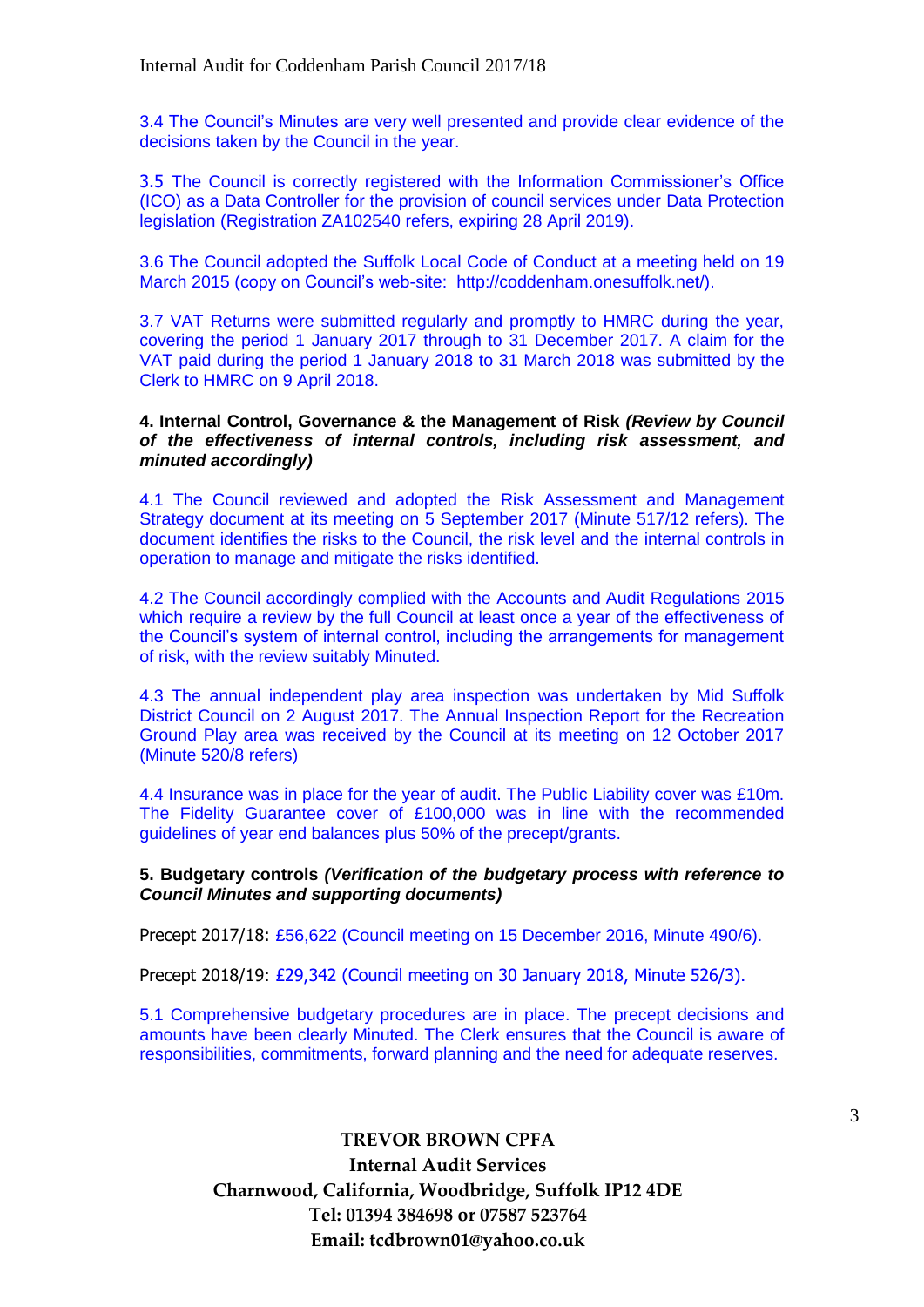5.2 At the meeting held on 28th November 2017 the Council resolved to set the precept for 2018/19 at £42,494. However, following the Day Foundation Trustees accepting the Council's application for a grant of £13,152, equivalent to the principal and interest payments required to meet the Parish Council's 2018/19 commitment to the Public Works Loan Board, the previously projected figures for the Community Hall budget was reduced from £23,186 to £10,034, resulting in a revised precept requirement of £29,342.

5.3 Budget papers are prepared to ensure Councillors have sufficient information to make informed decisions. Examination of the accounts and supporting documentation for the year under review confirmed that the Council prepared detailed estimates of the annual budget and of receipts and payments. The estimates can be used effectively for financial control and budgetary control purposes.

5.4 As at 31 March 2018 the overall Reserves stood at £49,257; most of those funds have been allocated into various 2018/19 budget headings, leaving a General Reserve Fund of £7,417. It is generally accepted that non-earmarked revenue reserves held should usually lie between three and twelve months of gross expenditure or 50% of the precept normally applied in the year.

**5.5 It is recommended that the Council should continue to monitor the level of General Reserves available in order to ensure that sufficient reserves and contingency sums are available to meet, within reason, any unforeseen items of expense that may occur.** 

#### **6. Income controls** *(Regarding Precept and other income, including credit control mechanisms)*

6.1 Sample audit trails were undertaken using the details displayed in the Receipts List. Overall income controls were reviewed on a test-check basis; a sample of income received was cross referenced with the bank statements supporting paperwork available and was found to be in order.

6.2 The Council's Allotment Agreement and annual rent levels were reviewed by the Council at its meeting on 14 March 2017. The Council agreed an amended Agreement to operate from April 2017 and an overall increase in allotment rents (Minute 501/8 refers). The Council also reviewed the Allotment Agreement and annual rent levels for the 2018/19 year at its meeting on 19 April 2018. The Council agreed to leave the rents unchanged (Minute 531/12 refers).

#### **7. Petty Cash** *(Associated books and established system in place)*

7.1 A Petty Cash system is not in use; an expenses system is in place, with vouchers and receipts supporting the expense claims.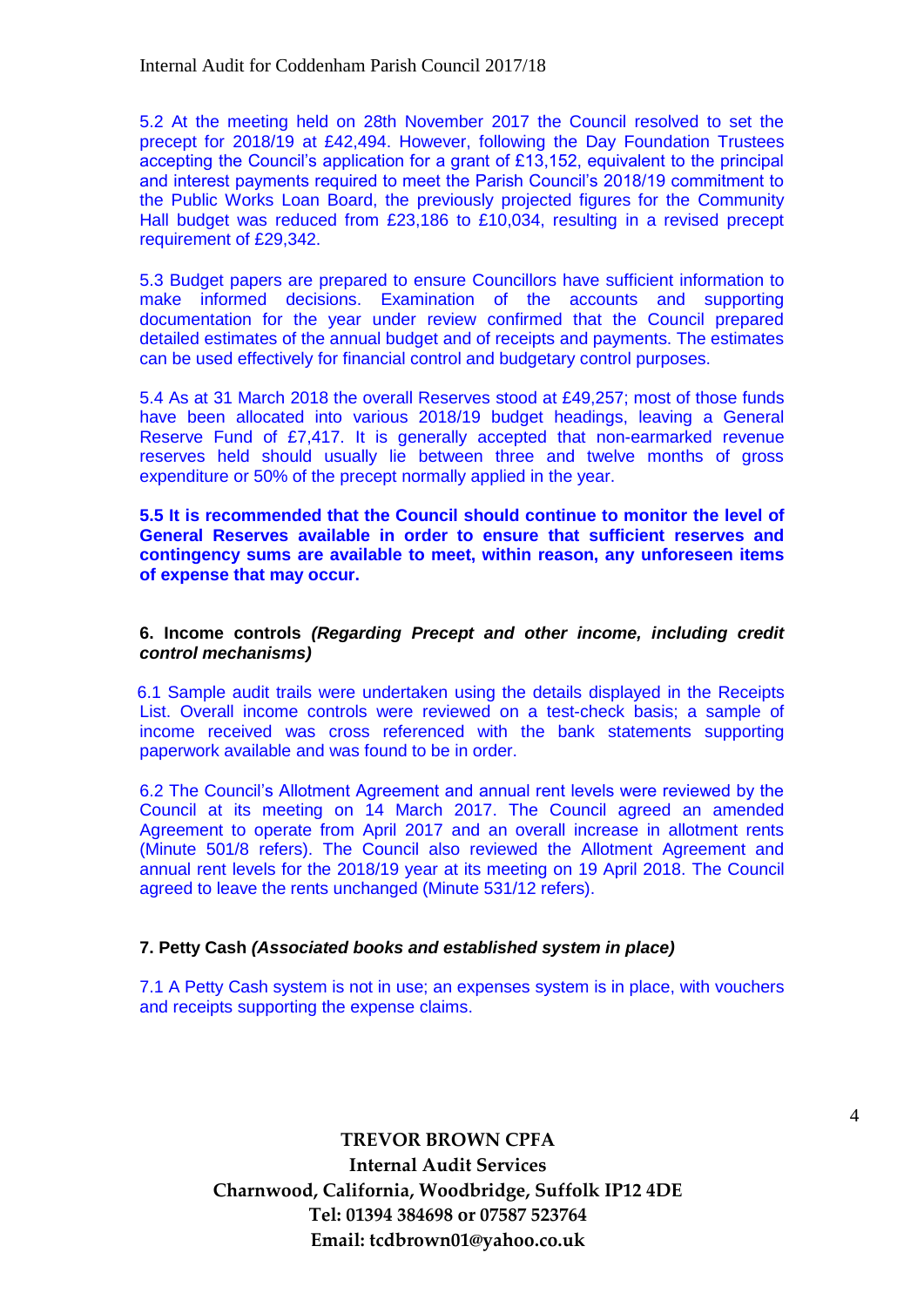#### **8. Payroll controls** *(PAYE and NIC in place; Compliance with Inland Revenue procedures; Records relating to contracts of employment)*

8.1 Payroll Services are being operated in-house; the Council operated Real Time Information during the year in accordance with HMRC regulations. P60 End of Year Certificates were made available to Internal Audit to confirm compliance in the year of account. PAYE payments have been made to HMRC in the year.

8.2 With regard to the legislation for workplace pensions, the Pensions Regulator confirmed on 7 March 2017 that the Council had completed a declaration of compliance with the Pensions Act 2008.

#### **9. Asset control & valuation** *(Inspection of asset register and checks on existence of assets; recording of fixed asset valuations; cross checking on insurance cover)*

9.1 An Asset Register is in place and displays a value of £945,106.99, an increase of £4,000 over the value at the end of the previous year. The increase is due to an amount of £4,000 being entered into the Register for Love Lane Allotments, for which a value had not previously been included. The Asset Register is programmed for review at a forthcoming meeting of the Council.

9.2 The Register complies with the current requirements which provide that each asset should be recorded at a consistent valuation, year on year. The Register displays the original purchase cost or. where the original purchase price is unknown at the time of first recording on the asset register, a value is recorded which acts as a proxy for the original cost.

9.3 A deposit of £3,873.00 plus £774.60 VAT was paid to Freshair Fitness on 21 March 2018 in respect of the purchase of Outdoor Gymnasium Equipment. The Clerk/RFO has advised the Internal Auditor that the full value of these assets will be included in the Asset Register in the 2018/19 year of account, when the Council takes ownership of the assets concerned.

#### **10. Bank Reconciliation** *(Regularly completed and cash books reconcile with bank statements)*

10.1 The Unity Trust Bank statements as at 31 March 2018 for the Main (Current) Account and the Reserve Account reconciled to the End-of-year Accounts and agreed with the overall Bank Reconciliation.

10.2 The Clerk presents a balanced bank reconciliation to each Council meeting; the reconciliation is independently checked by a Councillor who is not a signatory.

10.3 Following the Council's resolution on 28 November 2017 (Minute 521/16) the Unity Trust Bank Accounts were consolidated into one Reserve Account and one Current Account. Two Unity Trust Bank Accounts were closed and the balances transferred to the Reserve Account (on 29 November 2017) and the Current Account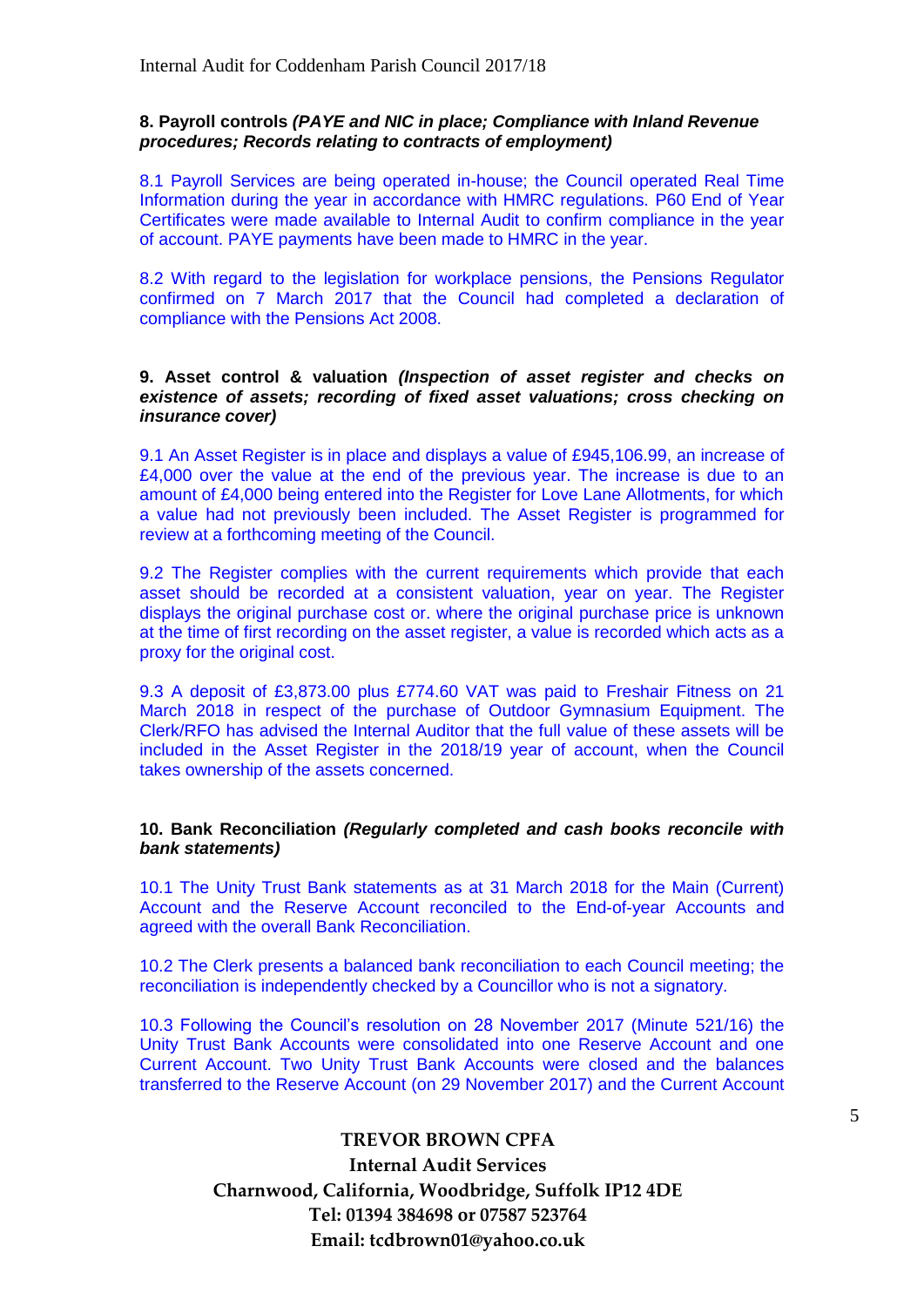(on 2 January 2018) as reported by the Clerk/RFO to the Council on 23 January 2018 (Minute 525/14).

#### **11. Year End procedures** *(Regarding accounting procedures used and can be followed through from working papers to final documents. Verifying sample payments and income. Checking creditors and debtors where appropriate)*

11.1 End-of-year Accounts are prepared on a Receipts and Payments basis and were in good order. Sample audit trails were undertaken and were found to be in order.

#### **12. Internal Audit Procedures** *(That the Council has satisfactory internal financial controls in place and any previous recommendations implemented)*

12.1 The Council has satisfactory internal financial controls in place. The Clerk provides detailed financial reports to Council meetings. Councillors are provided with information to enable them to make informed decisions.

12.2 At its meeting on 27 June 2017 the Council decided to receive Quarterly Reports of Accounts, following each meeting of the Finance Working Group (revised from reports at every meeting of the Council). The Council continues to receive at each meeting details of sums held in bank balances and a Councillor reviews the balances of the bank accounts and certifies them as having been reconciled to the Accounts.

12.3 The Council confirmed four Councillors as Authorised Signatories at the meeting on 25 May 2017 (Minute 505/9). The Clerk/RFO's level of signatory clearance was also reviewed at that meeting and the Council agreed to approve authority to View, Submit and Authorise payments. The Clerk/RFO has advised the Internal Auditor that any such authorisations by the Clerk/RFO would subsequently require two Councillors, as Authorised Signatories, to confirm the transactions for payment.

12.4 The previous Internal Audit Report (for the 2016/17 year) was reported to the Council at its meeting on 25 May 2017 (Minute 505/6 refers). The report raised no matters of concern.

12.5 The Internal Auditor for the 2017/18 year was appointed by the Council at its meeting on 25 May 2017 (Minute 505/8)

#### **13. External Audit** *(Recommendations put forward or comments made following the annual review)*

13.1 The Council received the report from the External Auditor, BDO LLP, for the previous year (2016/17) at its meeting on 12 October 2017 (Minute 520/10 refers). No matters of concern had been raised by the External Auditors.